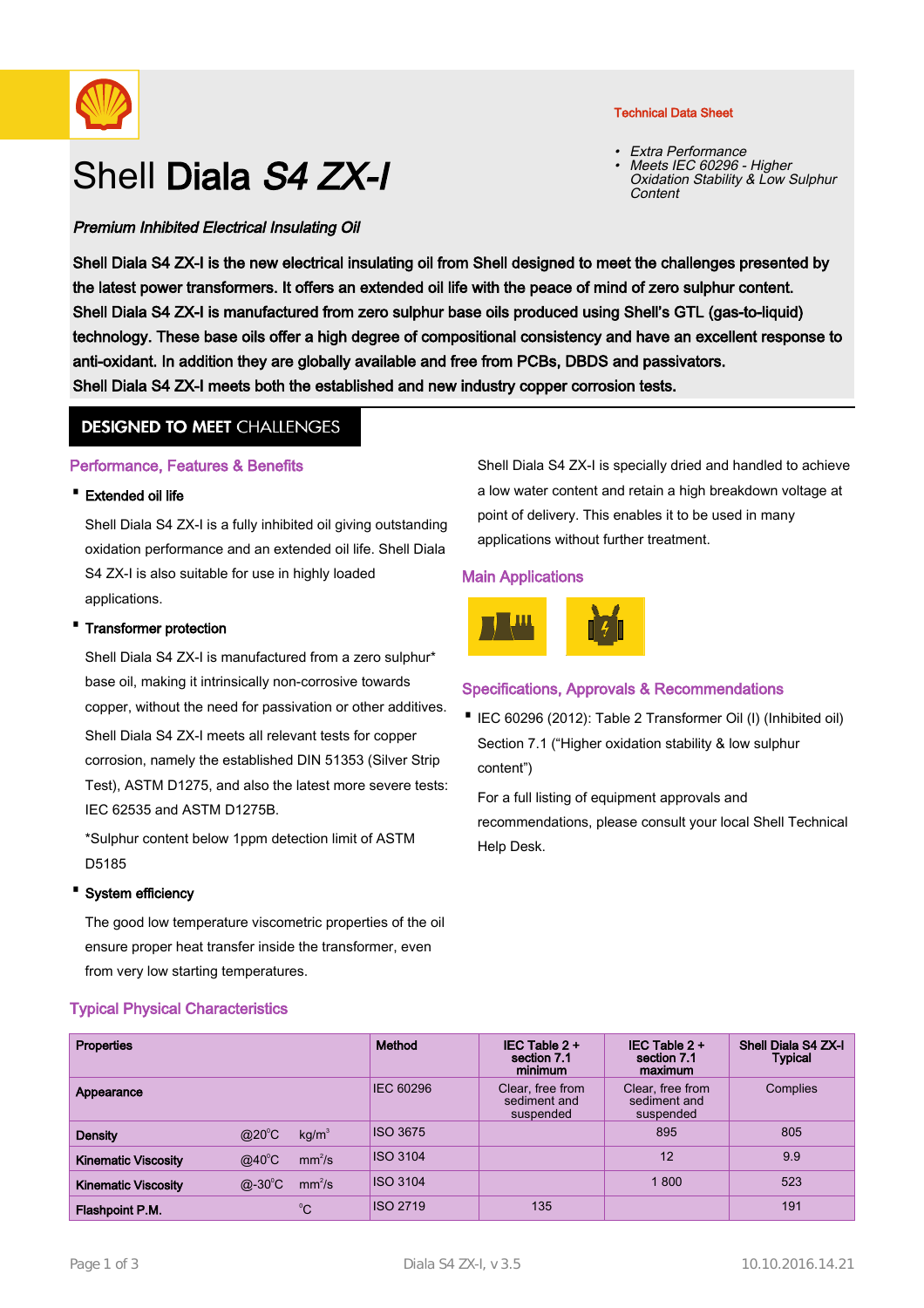| <b>Properties</b>                                  |                               |                  | Method             | IEC Table $2 +$<br>section 7.1<br>minimum | IEC Table 2 +<br>section 7.1<br>maximum | Shell Diala S4 ZX-I<br><b>Typical</b> |
|----------------------------------------------------|-------------------------------|------------------|--------------------|-------------------------------------------|-----------------------------------------|---------------------------------------|
| <b>Pour Point</b>                                  |                               | $^0C$            | <b>ISO 3016</b>    |                                           | $-40$                                   | $-42$                                 |
| <b>Neutralisation value</b>                        |                               | mg KOH/g         | IEC 62021-1        |                                           | 0.01                                    | 0.01                                  |
| <b>Total Sulphur Content</b>                       |                               | mg/kg            | <b>ASTM D5185</b>  |                                           | Section 7.1 limit 500                   | $\overline{1}$                        |
| <b>Corrosive Sulphur</b>                           |                               |                  | <b>DIN 51353</b>   |                                           | Not corrosive                           | Not corrosive                         |
| <b>Potentially Corrosive</b><br><b>Sulphur</b>     |                               |                  | IEC 62535          |                                           | Not corrosive                           | Not corrosive                         |
| <b>Corrosive Sulphur</b>                           |                               |                  | <b>ASTM D1275B</b> |                                           | $\star$                                 | Not corrosive                         |
| <b>Breakdown Voltage</b><br><b>Untreated</b>       |                               | kV               | <b>IEC 60156</b>   | 30                                        |                                         | 70                                    |
| <b>Breakdown Voltage After</b><br><b>Treatment</b> |                               | kV               | <b>IEC 60156</b>   | 70                                        |                                         | 78                                    |
| <b>Dielectric Dissipation Factor</b>               | $@90^{\circ}C$                | <b>DDF</b>       | <b>IEC 60247</b>   |                                           | 0.005                                   | 0.001                                 |
| <b>Oxidation Stability</b>                         | 500h/<br>$120^{\circ}$ C      |                  | <b>IEC 61125 C</b> | Section 7.1 Limits                        | Section 7.1 Limits                      |                                       |
| <b>Total Acidity</b>                               |                               | mg KOH/g         | IEC 61125 C        |                                           | 0.3                                     | 0.002                                 |
| Sludge                                             |                               | %m               | <b>IEC 61125 C</b> |                                           | 0.05                                    | 0.001                                 |
| <b>Dielectric Dissipation Factor</b>               | <b>DDF</b><br>$@90^{\circ}$ C |                  | IEC 61125 C        |                                           | 0.05                                    | 0.001                                 |
| Water content (Drums/IBC)                          |                               | mg/kg<br>maximum | <b>IEC 60296</b>   |                                           | 40                                      | 8                                     |
| Water content (Bulk)                               |                               | mg/kg<br>maximum | <b>IEC 60296</b>   |                                           | 30                                      | 8                                     |
| 2-Furfural and related<br>compounds content        |                               | mg/kg            | <b>IEC 61198</b>   |                                           | Not detectable                          | Complies                              |
| Metal passivator additives                         |                               | mg/kg            | <b>IEC 60666</b>   |                                           | Not detectable                          | Complies                              |
| <b>Oxidation inhibitor content</b><br>(DBPC)       |                               | $%$ mass         |                    |                                           |                                         | 0.2                                   |
| <b>PCA Content</b>                                 |                               | $%$ mass         | <b>IP346</b>       |                                           | 3                                       | Complies                              |
| <b>PCB content</b>                                 |                               | mg/kg            | <b>IEC 61619</b>   |                                           | Not detectable                          | Complies                              |

These characteristics are typical of current production. Whilst future production will conform to Shell's specification, variations in these characteristics may occur.

\*Sulphur content below 1ppm detection limit of ASTM D5185.

#### Health, Safety & Environment

#### · Health and Safety

Shell Diala S4 ZX-I is unlikely to present any significant health or safety hazard when properly used in the recommended application and good standards of personal hygiene are maintained.

Shell Diala S4 ZX-I is free from polychlorinated biphenyls (PCB). Avoid contact with skin. Use impervious gloves with used oil. After skin contact, wash immediately with soap and water.

Guidance on Health and Safety is available on the appropriate Material Safety Data Sheet, which can be obtained from http://www.epc.shell.com/

#### · Protect the Environment

Take used oil to an authorised collection point. Do not discharge into drains, soil or water.

#### Additional Information

#### · Storage precautions

The critical electrical properties of Shell Diala are easily compromised by trace contamination with foreign material. Typically encountered contaminants include moisture, particles, fibres and surfactants. Therefore, it is imperative that electrical insulating oils be kept clean and dry. It is strongly recommended that storage containers be dedicated for electrical service